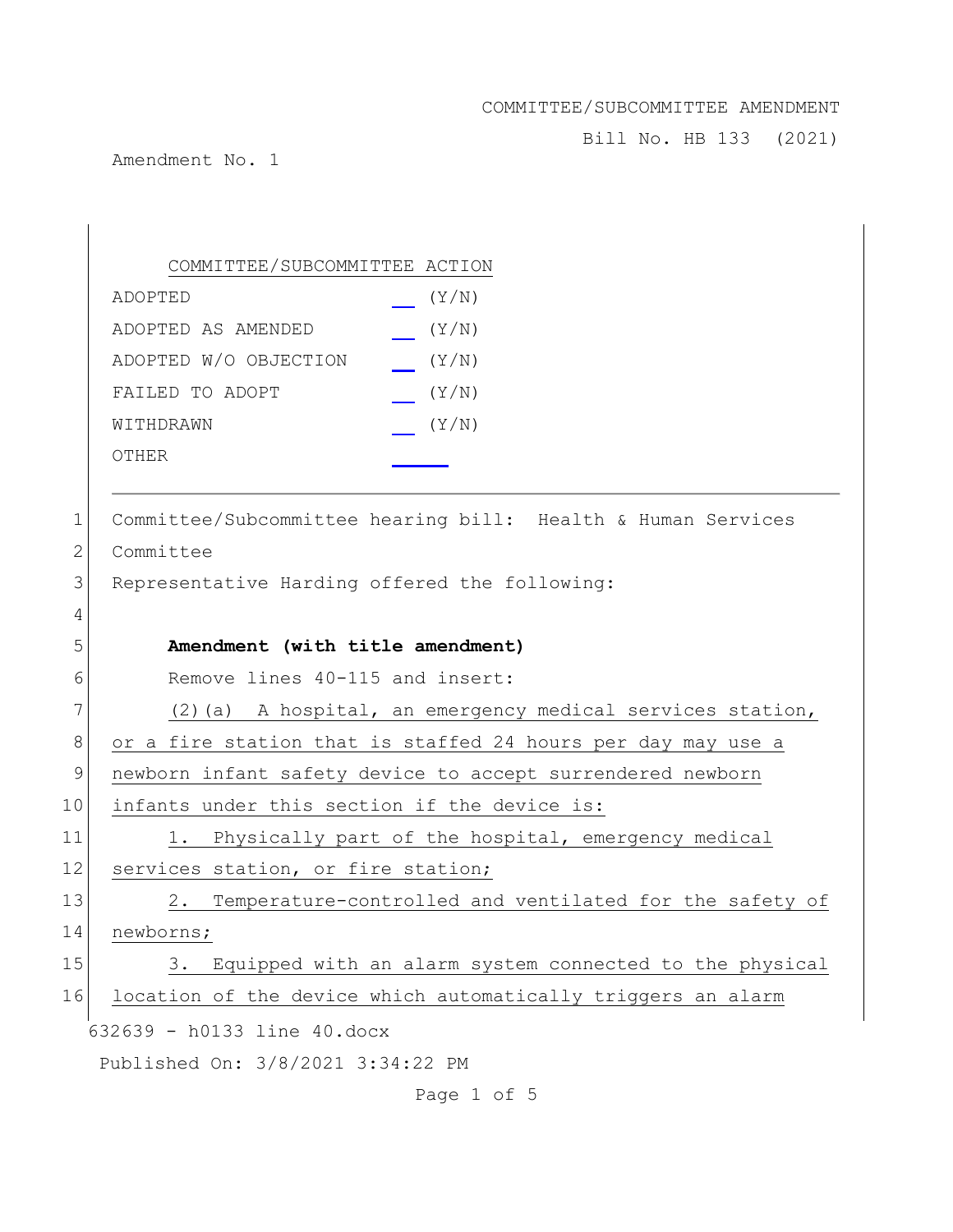Bill No. HB 133 (2021)

Amendment No. 1

| 17 | inside the building when a newborn infant is placed in the       |
|----|------------------------------------------------------------------|
| 18 | device;                                                          |
| 19 | Equipped with a surveillance system that allows<br>4.            |
| 20 | employees of the hospital, emergency medical services station,   |
| 21 | or fire station to monitor the inside of the device 24 hours per |
| 22 | day; and                                                         |
| 23 | Located such that the interior point of access is in an<br>5.    |
| 24 | area that is conspicuous and visible to the employees of the     |
| 25 | hospital, emergency medical services station, or fire station.   |
| 26 | 6. Approved by the department.                                   |
| 27 | (b) A hospital, an emergency medical services station, or        |
| 28 | a fire station that uses a newborn infant safety device to       |
| 29 | accept surrendered newborn infants shall use the device's        |
| 30 | surveillance system to monitor the inside of the newborn infant  |
| 31 | safety device 24 hours per day and shall physically check the    |
| 32 | device at least twice daily and test the device at least weekly  |
| 33 | to ensure that the alarm system is in working order.             |
| 34 | $(4)$ $(3)$ Each emergency medical services station or fire      |
| 35 | station that is staffed 24 hours per day with full-time          |
| 36 | firefighters, emergency medical technicians, or paramedics shall |
| 37 | accept any newborn infant left with a firefighter, an emergency  |
| 38 | medical technician, or a paramedic or in a newborn infant safety |
| 39 | device that is physically part of the emergency medical services |
| 40 | station or fire station. The firefighter, emergency medical      |
|    |                                                                  |
|    | 632639 - h0133 line 40.docx                                      |
|    | Published On: 3/8/2021 3:34:22 PM                                |

Page 2 of 5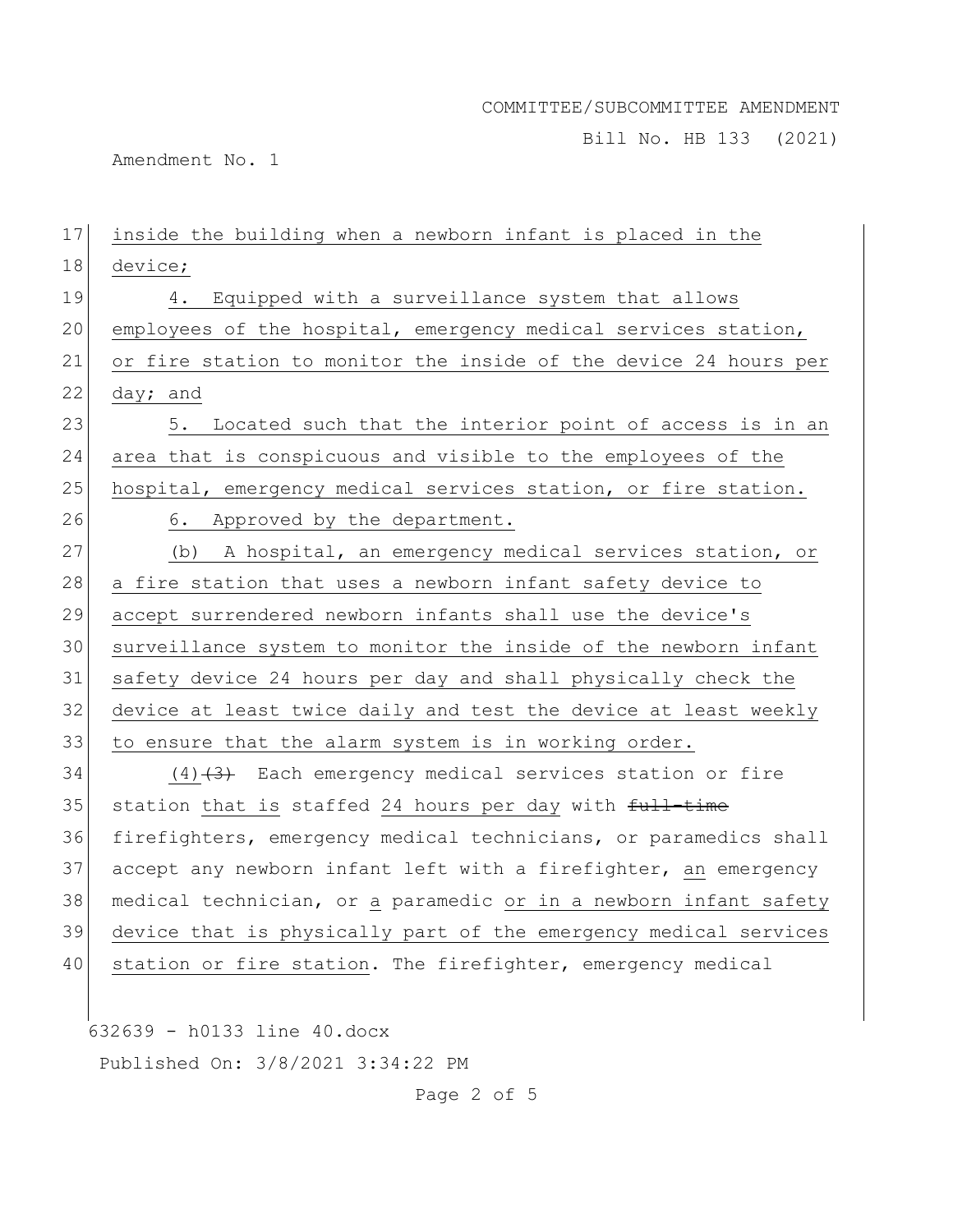Bill No. HB 133 (2021)

Amendment No. 1

49

41 technician, or paramedic shall consider these actions as implied 42 consent to and shall:

43 (a) Provide emergency medical services to the newborn 44 infant to the extent that he or she is trained to provide those 45 services, and

46 (b) Arrange for the immediate transportation of the 47 newborn infant to the nearest hospital having emergency 48 services.

50 A licensee as defined in s. 401.23, a fire department, or an 51 employee or agent of a licensee or fire department may treat and 52 transport a newborn infant pursuant to this section. If a 53 newborn infant is placed in the physical custody of an employee 54 or agent of a licensee or fire department or is placed in a 55 newborn infant safety device that is physically part of an 56 emergency medical services station or a fire station, such 57 placement is shall be considered implied consent for treatment 58 and transport. A licensee, a fire department, or an employee or 59 agent of a licensee or fire department is immune from criminal 60 or civil liability for acting in good faith pursuant to this 61 section. Nothing in this subsection limits liability for 62 negligence.

632639 - h0133 line 40.docx Published On: 3/8/2021 3:34:22 PM 63 (6) $\left(5\right)$  Except when there is actual or suspected child 64 abuse or neglect, any parent who leaves a newborn infant in a 65 newborn infant safety device or with a firefighter, an emergency

Page 3 of 5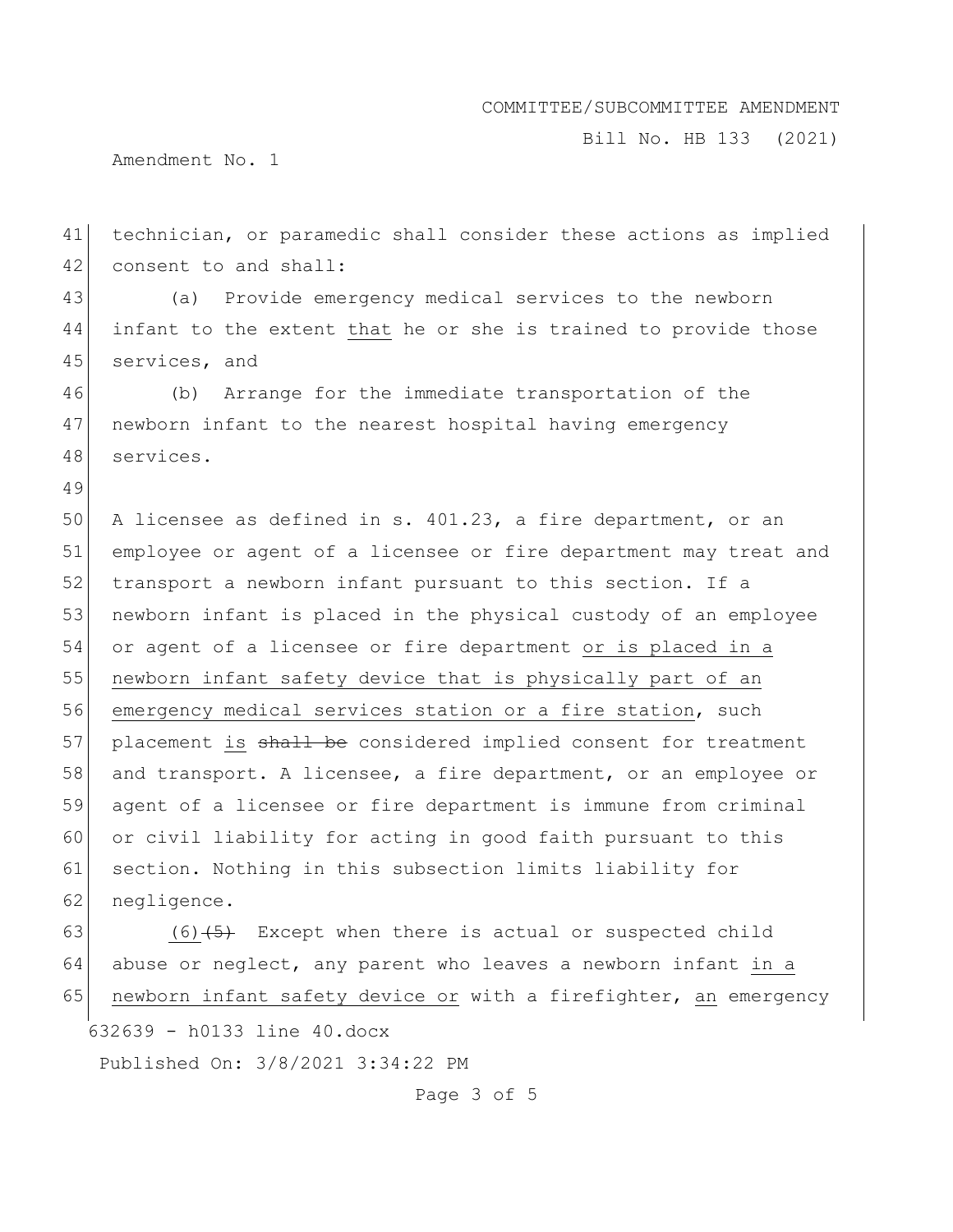Bill No. HB 133 (2021)

Amendment No. 1

66 medical technician, or a paramedic at a fire station or an 67 emergency medical services station, leaves a newborn infant in a 68 newborn infant safety device at a hospital, or brings a newborn 69 infant to an emergency room of a hospital and expresses an 70 intent to leave the newborn infant and not return, has the 71 absolute right to remain anonymous and to leave at any time and 72 may not be pursued or followed unless the parent seeks to 73 reclaim the newborn infant. When an infant is born in a hospital 74 and the mother expresses intent to leave the infant and not 75 return, upon the mother's request, the hospital or registrar 76 shall complete the infant's birth certificate without naming the 77 mother thereon.

78  $(11)$   $(10)$  A criminal investigation may shall not be 79 initiated solely because a newborn infant is left at a hospital, 80 an emergency medical services station, or a fire station under 81 | this section unless there is actual or suspected child abuse or 82 neglect.

83 (12) The department shall review and approve newborn 84 infant safety devices for use under this section. The department 85 may adopt rules necessary to implement the review and approval 86 process.

87 **-----------------------------------------------------**

#### 88 **T I T L E A M E N D M E N T**

89 Remove lines 4-17 and insert:

632639 - h0133 line 40.docx

Published On: 3/8/2021 3:34:22 PM

Page 4 of 5